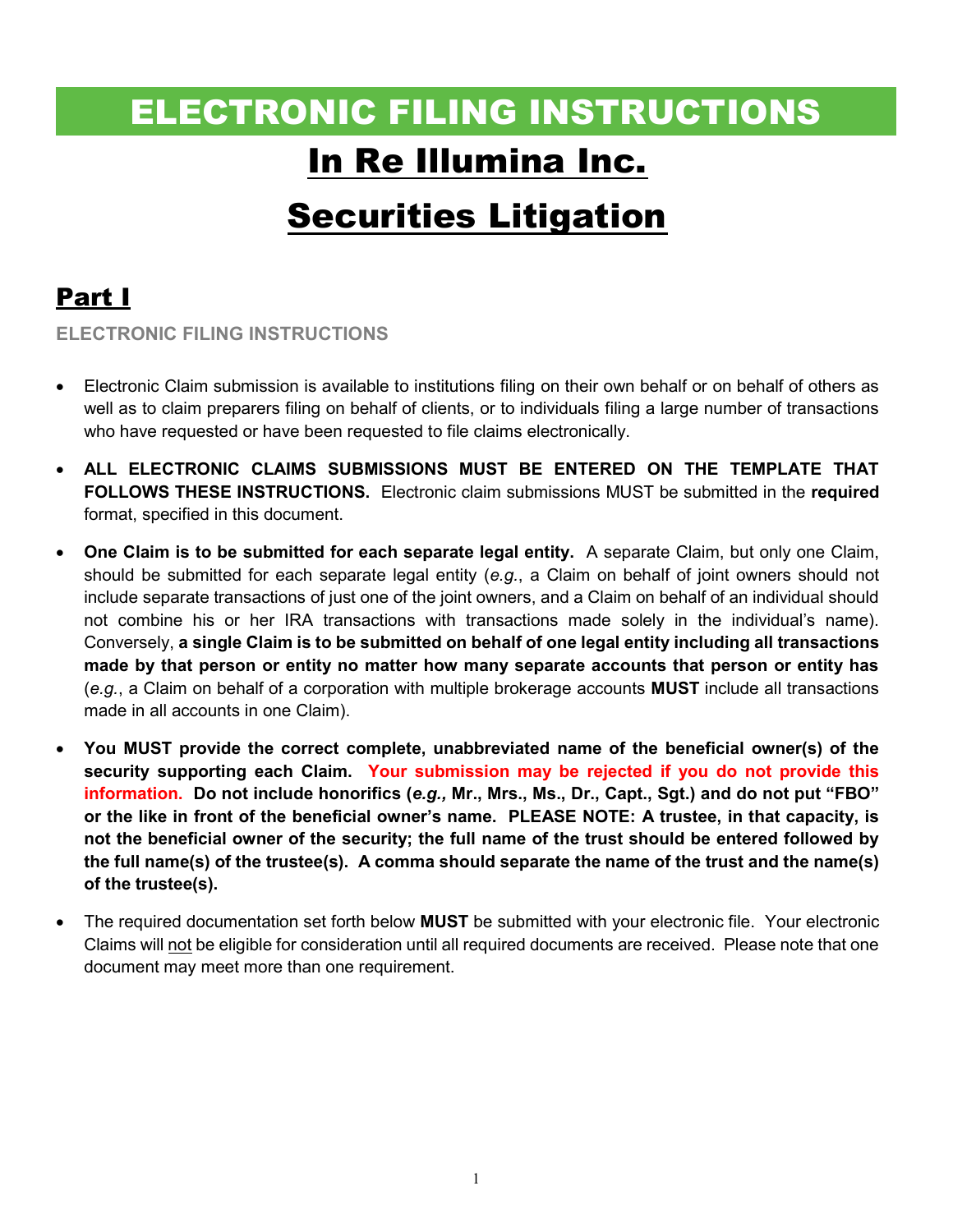#### 1. ONE SIGNED PROOF OF CLAIM AND RELEASE

- You MUST complete the Claimant Information Page, (Part I, page 4) and Certification Page, (Pages 8) of a single Proof of Claim and Release Form ("Claim Form"), which will serve as an "umbrella" or "master" claim form for all Claims in your electronic file.
- The Claim Form MUST be signed by an authorized signatory who is listed on your signature verification document and state the capacity (job title) of the signatory.
- If you are filing on behalf of multiple beneficial owners, use the term "Various Beneficial Owners" for the beneficial owners' names. However, as noted above, the correct complete unabbreviated name of each beneficial owner (without honorifics) MUST be provided for each Claim in your electronic Claim submission.

#### 2. SIGNATURE VERIFICATION DOCUMENT

- If you are an institution filing on your own behalf or on behalf of other beneficial owners or a claim preparer filing on behalf of beneficial owners, you **MUST** provide a document verifying that the individual who signs the Claim Form and any supplemental documents is authorized to sign on your behalf. Some common types of documents that fulfill this requirement include the following (this list is not exclusive and non-US entities may have different documents that fulfill this requirement. If you are a non-US entity, you MUST submit an equivalent document):
	- Copy of filer's By-Laws, including signature page(s)
	- Copy of filer's Corporate Resolution, including signature page(s)
	- Notarized Affidavit signed by an officer of the filing institution or company clearly granting a specific individual(s) authorization or confirming his/her authority to sign on behalf of his/her institution or company.

### 3. DATA VERIFICATION DOCUMENT(S)

- If you are an institution filing on your own behalf or on behalf of other beneficial owners or a claim preparer filing on behalf of beneficial owners, you MUST provide a notarized affidavit or signed letter on your firm's letterhead which meets the following criteria:
	- Confirms the number of distinct Claims and transactions in your file.
	- Sets forth the source of the data for each Claim included in your file.
	- Attests to the truth and accuracy of the data for each Claim in your file.
	- Is executed by an authorized signatory who is listed on your firm's signature verification document, and specifies both the capacity and contact information of that signatory.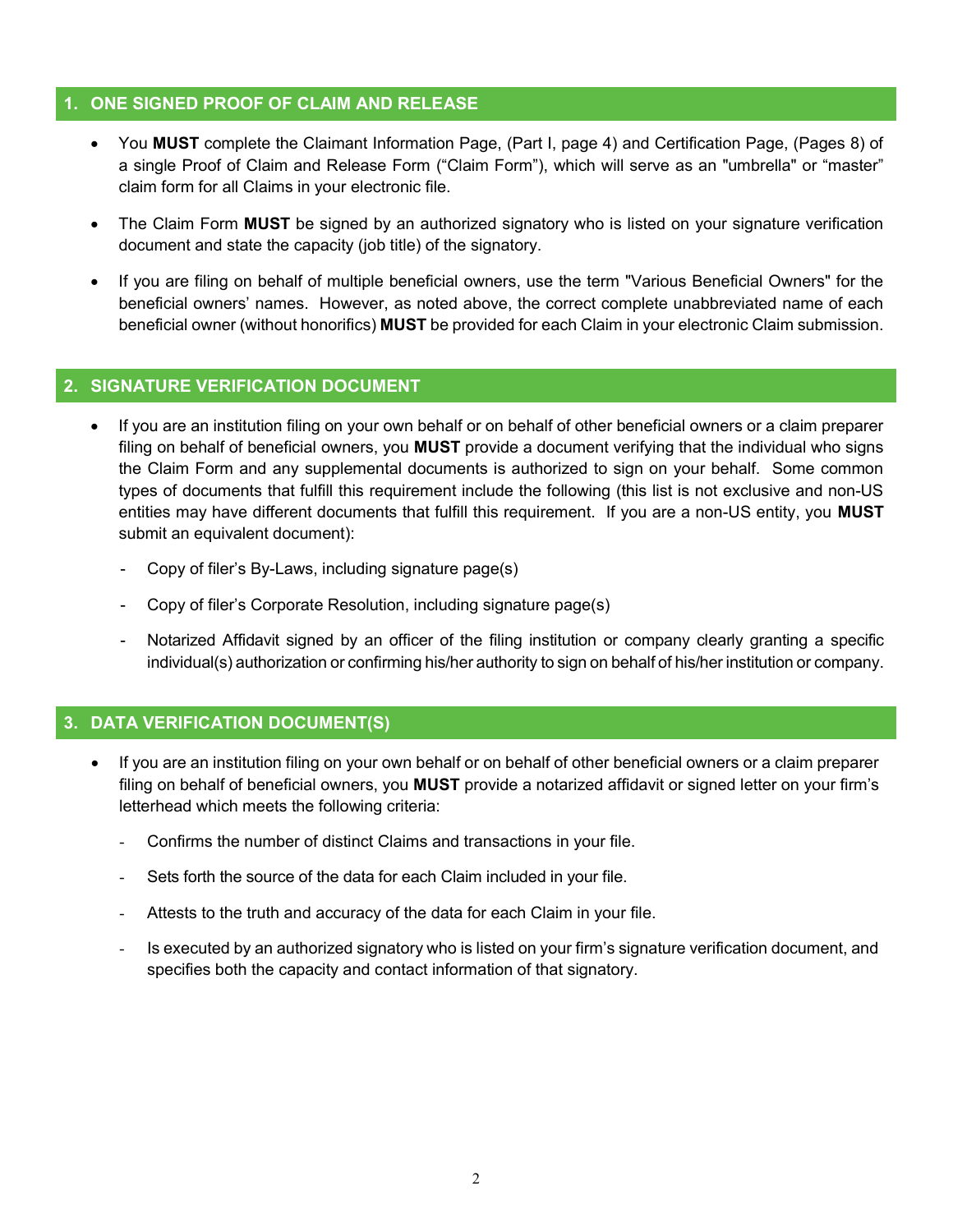#### 4. AUTHORIZATION DOCUMENT (If filing on behalf of clients or customers)

- If you are an institution or claim preparer filing on behalf of beneficial owners other than yourself, you must provide a current document verifying that you are authorized to file and sign claims on behalf of the beneficial owners of the securities. Some common types of documents that fulfill this requirement include the following (this list is not exclusive and non-US entities may have different documents that fulfill this requirement. If you are a non-US entity, you must submit an equivalent document):
	- Power of Attorney
	- Service Agreement
	- Signed/dated letter on client's company letterhead specifically granting your company authority to file/sign claims on their behalf
	- Notarized affidavit or signed letter on your company's letterhead confirming your authority to file and sign claims on behalf of each client for whom you filed a claim. It must be executed by an officer of the company who is also listed on your signature verification document and reference the capacity and contact information of the signatory.

#### 5. ADDITIONAL DOCUMENTATION (IF REQUESTED) - DATA INTEGRITY AUDIT

- Filers may be requested, as deemed appropriate by JND Legal Administration and/or Lead Counsel, to provide additional documentation to support the Claims submitted. This data integrity audit is designed to verify the overall integrity of a data file. Accordingly, you MUST provide all the requested documentation and the documentation provided MUST be independent in nature.
- Even if you provided a letter/affidavit attesting to the truth and accuracy of the data you initially submitted with your electronic file, we may ask for additional specific documentary evidence, which may include trade confirmations, complete monthly statements, or equivalent, to independently verify the details of transactions and/or holding positions. If your file is selected for a data integrity audit, you MUST provide all the requested information.

## FAILURE TO COMPLY WITH THIS AUDIT REQUEST WILL RESULT IN THE REJECTION OF ALL CLAIMS ON YOUR ELECTRONIC SUBMISSION

Electronic files will not be deemed submitted unless JND Legal Administration sends you an email acknowledging receipt of your file. Do not assume that your file has been received until you receive this email. If you do not receive such an email within 10 days of your submission, you should contact the electronic filing department at ILLSecurities@jndla.com to inquire about your file and confirm it was received.